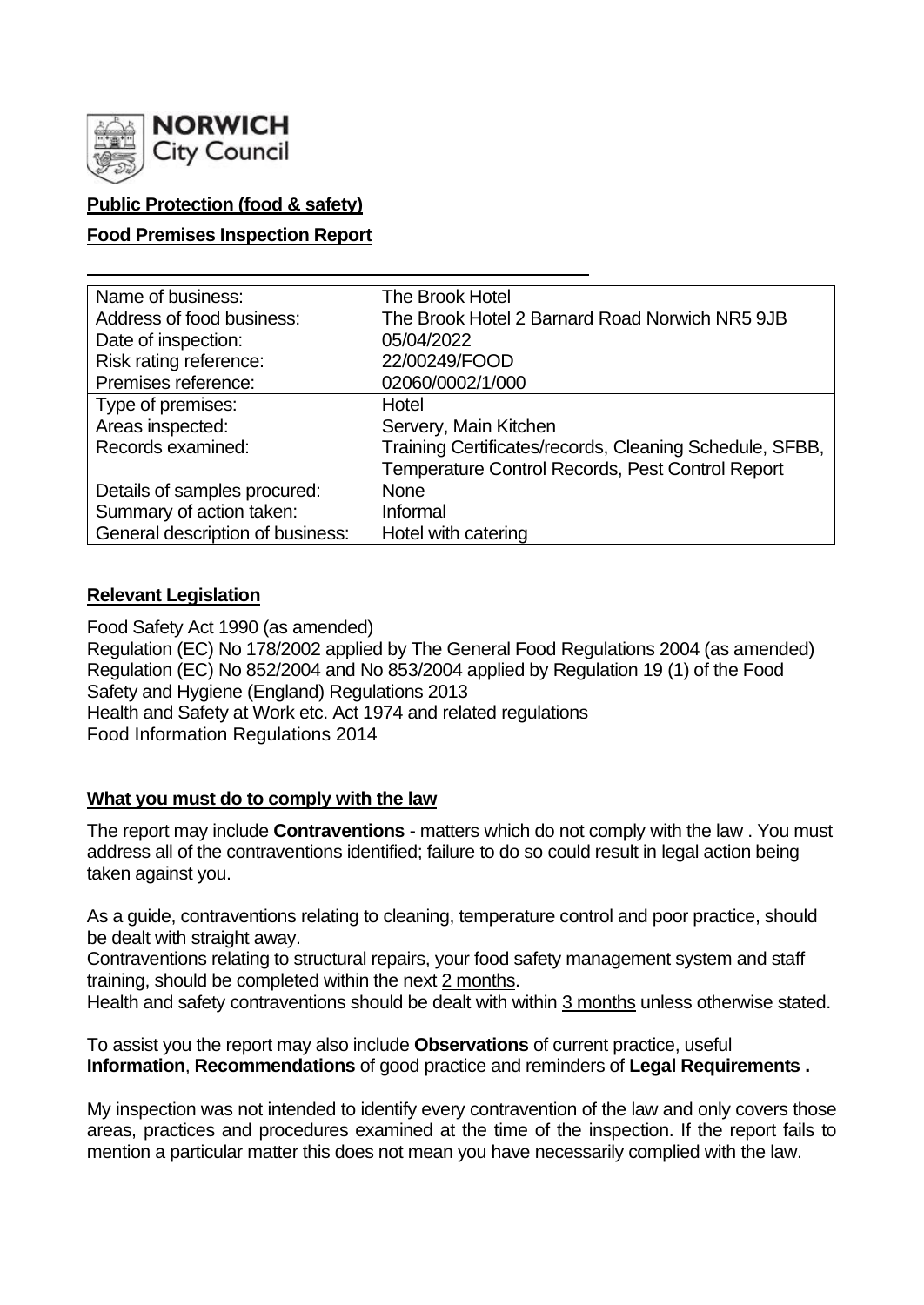# **FOOD SAFETY**

#### **How we calculate your Food Hygiene Rating:**

The food safety section has been divided into the three areas which you are scored against for the hygiene rating: 1. food hygiene and safety procedures, 2. structural requirements and 3. confidence in management/control procedures. Each section begins with a summary of what was observed and the score you have been given. Details of how these scores combine to produce your overall food hygiene rating are shown in the table.

| <b>Compliance Area</b>                     |          |    |           | <b>You Score</b> |               |    |           |    |                |
|--------------------------------------------|----------|----|-----------|------------------|---------------|----|-----------|----|----------------|
| <b>Food Hygiene and Safety</b>             |          |    |           | $\overline{0}$   | 5             | 10 | 15        | 20 | 25             |
| <b>Structure and Cleaning</b>              |          |    |           | $\Omega$         | 5.            | 10 | 15        | 20 | 25             |
| Confidence in management & control systems |          |    |           | $\overline{0}$   | 5             | 10 | 15        | 20 | 30             |
|                                            |          |    |           |                  |               |    |           |    |                |
| <b>Your Total score</b>                    | $0 - 15$ | 20 | $25 - 30$ |                  | $35 - 40$     |    | $45 - 50$ |    | > 50           |
| <b>Your Worst score</b>                    | 5        | 10 | 10        |                  | 15            |    | 20        |    | $\blacksquare$ |
|                                            |          |    |           |                  |               |    |           |    |                |
| <b>Your Rating is</b>                      | 5        |    |           | 3                | $\mathcal{P}$ |    |           |    | $\overline{0}$ |

Your Food Hygiene Rating is 4 - a good standard



# **1. Food Hygiene and Safety**

Food hygiene standards are high. You demonstrated a very good standard of compliance with legal requirements. You have safe food handling practices and procedures and all the necessary control measures to prevent cross-contamination are in place. Some minor contraventions require your attention. **(Score 5)**

### Contamination risks

**Contravention** The following exposed ready-to-eat food and or its packaging to the risk of cross-contamination with foodborne bacteria from raw meat or unwashed fruits and vegetables:

- raw eggs were stored above ready-to-eat foods i.e bottles of water in the walk-in fridge
- ready-to-eat foods i.e crayfish tails were being stored underneath raw foods i.e meat in the raw meat fridge
- scoop stored in museli/granola

**Contravention** You had not protected the articles and/or the equipment you use for ready-to-eat food from the contamination risk posed by raw food or its packaging.: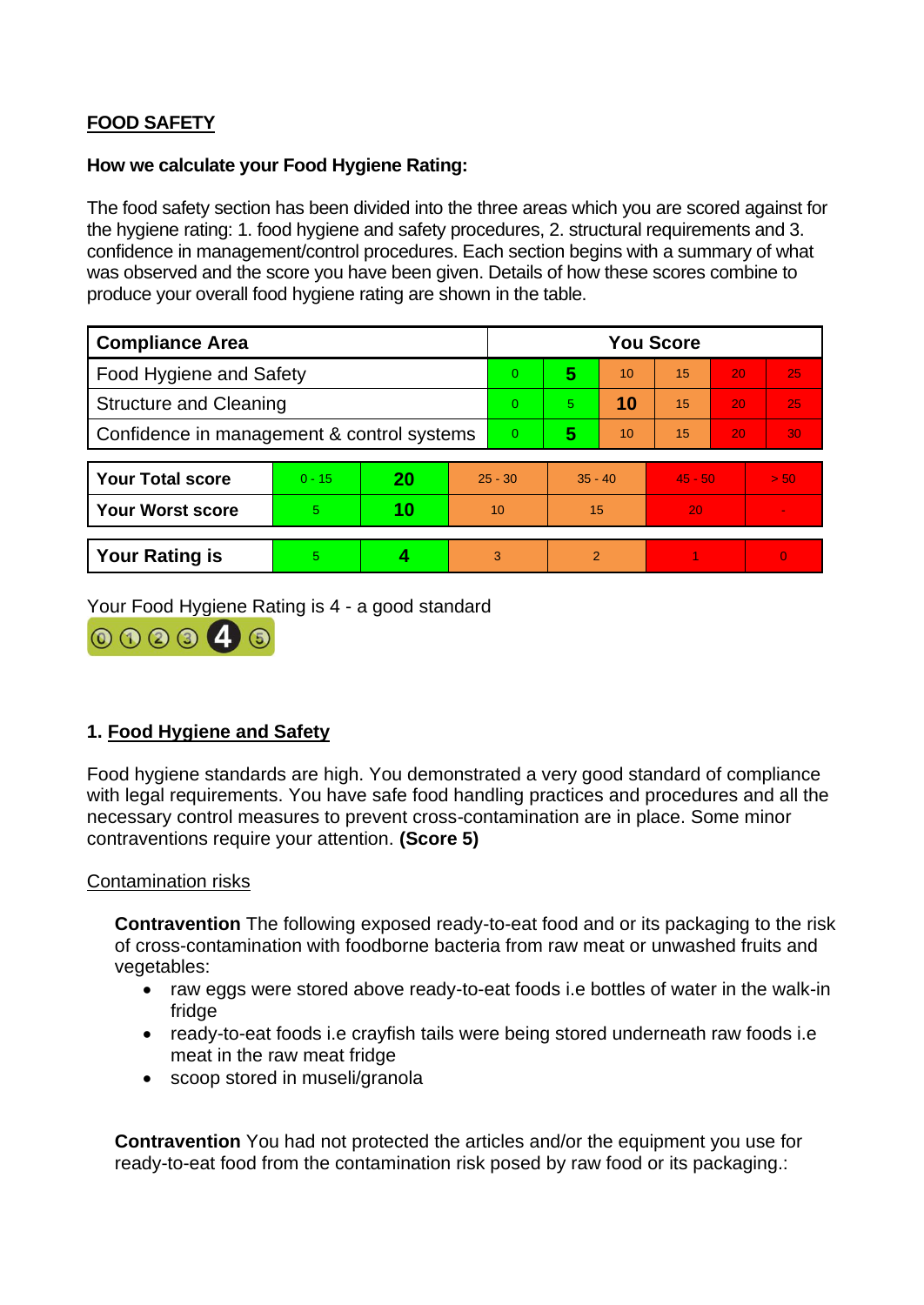• equipment stored on open shelves under worktop where raw food is prepared

**Legal requirement** At all stages of production, processing and distribution, food must be protected from any contamination likely to render it unfit for human consumption, injurious to health or contaminated in such a way that it would be unreasonable to expect it to be consumed in that state.

#### Hand-washing

**Contravention** The following indicated that hand-washing was not suitably managed:

- the drainage to the wash hand basin was inadequate
- gloves worn no hand washing seen

**Recommendation** you must ensure that gloves are changed between tasks, such as handling raw and ready-to-eat foods or equipment and to wash hands between changes

#### Personal Hygiene

**Observation** I was pleased to see that standards of personal hygiene were high.

#### Temperature Control

**Observation** I was pleased to see you were able to limit bacterial growth and/or survival by applying appropriate temperature controls at points critical to food safety and that you were monitoring temperatures.

### **2. Structure and Cleaning**

The structure facilities and standard of cleaning and maintenance are of a generally satisfactory standard but there are some repairs and/or improvements which are required in order for you to comply with the law. Pest control and waste disposal provisions are adequate. The contraventions require your attention; although not critical to food safety they may become so if not addressed. **(Score 10)**

### Cleaning of Structure

**Contravention** The following items were dirty and require more frequent and thorough cleaning:

- floor/wall junctions
- wall to washing up sink
- extraction canopy
- lights to extraction canopy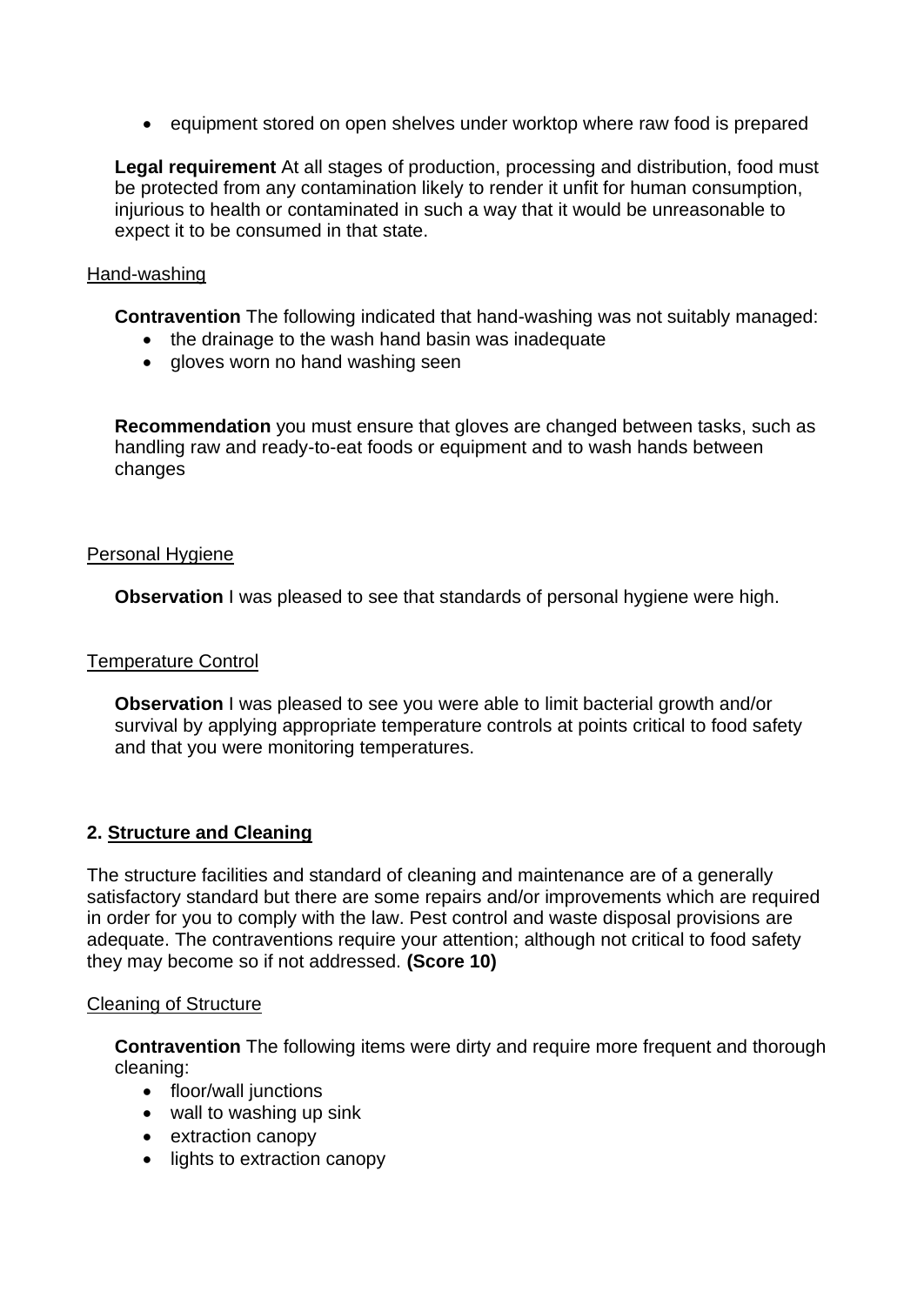# Cleaning of Equipment and Food Contact Surfaces

**Contravention** The following items are dirty and must be cleaned:

- microwave
- can opener
- cling film dispenser
- underneath towel dispenser
- filters to extraction canopy
- trays to dishwasher had a build up of limescale
- lid to grundy bin storing plain flour
- seals to chest freezer
- around interior top to chest freezer
- pipework behind bar

### Cleaning Chemicals / Materials / Equipment and Methods

**Contravention** The following evidence demonstrated your cleaning materials, equipment and methods were not sufficient to control the spread of harmful bacteria such as E. coli 0157 between surfaces:

• scourer was badly worn behind bar

#### **Maintenance**

The following had not been suitably maintained and must be repaired or replaced:

- split seals to fridges
- mastick is needed to the washing up sink
- hole to stainless steel work surface
- holes to walls
- damage ceiling tile
- chipped paint to door
- flooring to cellar
- walls to cellar

### Facilities and Structural provision

**Contravention** The following facilities were inadequate and must be improved:

• grease filter missing from the canopy

### Pest Control

**Observation** I was pleased to see that the premises was proofed against the entry of pests and that pest control procedures were in place.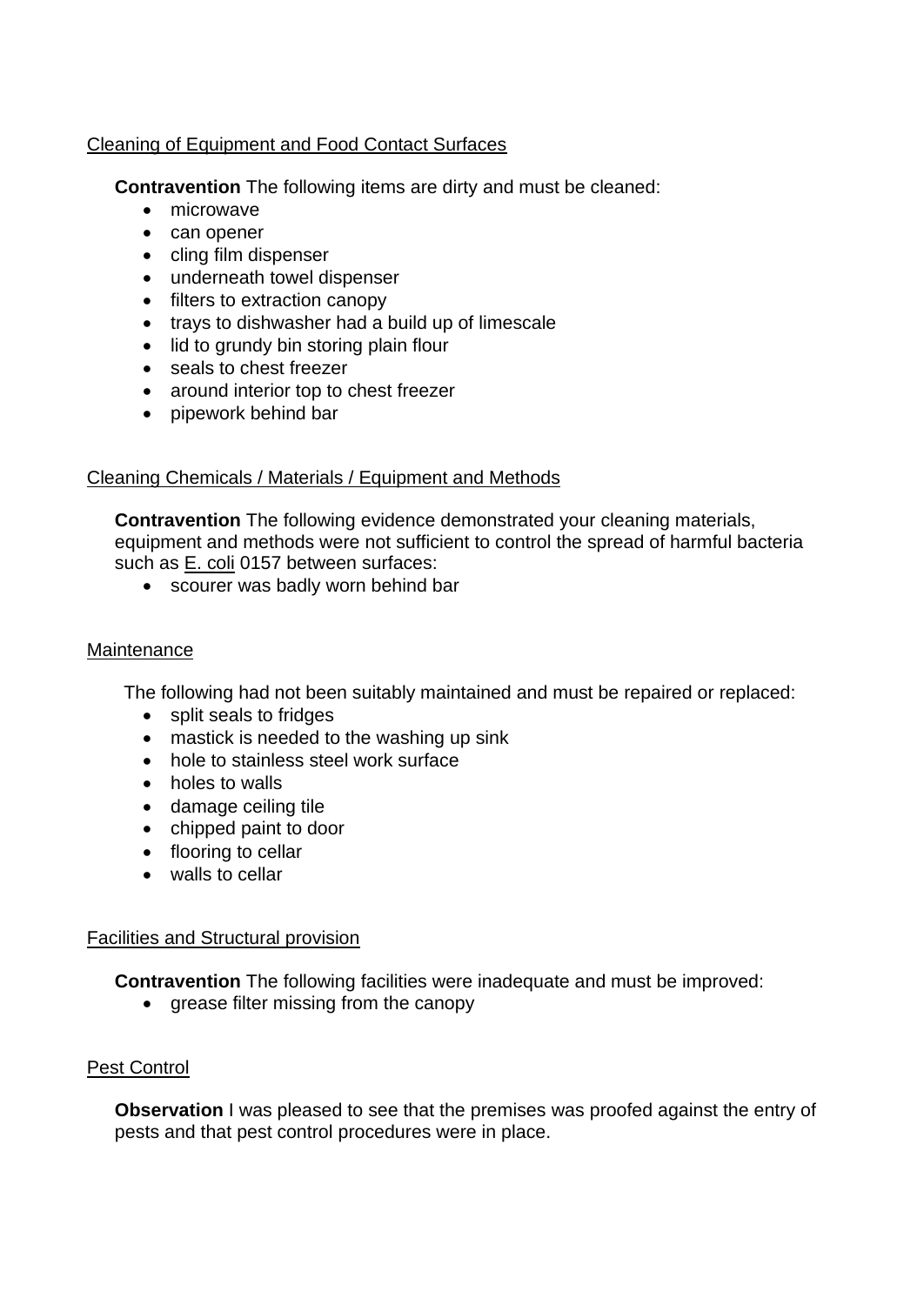**Observation** You have a pest control contract in place and there is no evidence of pest activity on the premises.

# **3. Confidence in Management**

A food safety management system is in place and you demonstrate a very good standard of compliance with the law. There are some minor contraventions which require your attention. **(Score 5)**

### Type of Food Safety Management System Required

**Observation** You were date labelling perishable foods appropriately and could demonstrate effective control over food spoilage organisms.

**Observation** You had colour-coded equipment and effective separation between raw and ready-to-eat food at all stages in your operation.

**Observation** You were monitoring (and recording) the temperatures of your fridges and freezers as well as the temperature of cooked/hot-held food and could demonstrate effective systems for controlling bacterial growth and survival.

#### Food Hazard Identification and Control

**Contravention** You have not identified these food hazards or the methods of control at critical points in your operation:

• cross-contamination

### **Traceability**

**Observation** Your records were such that food could easily be traced back to its supplier.

### Waste Food and other Refuse

**Observation** You had measures in place to dispose of waste food appropriately and were employing the services of an approved waste contractor.

### **Training**

**Observation** I was pleased to see that food handlers had been trained to an appropriate level and evidence of their training was made available.